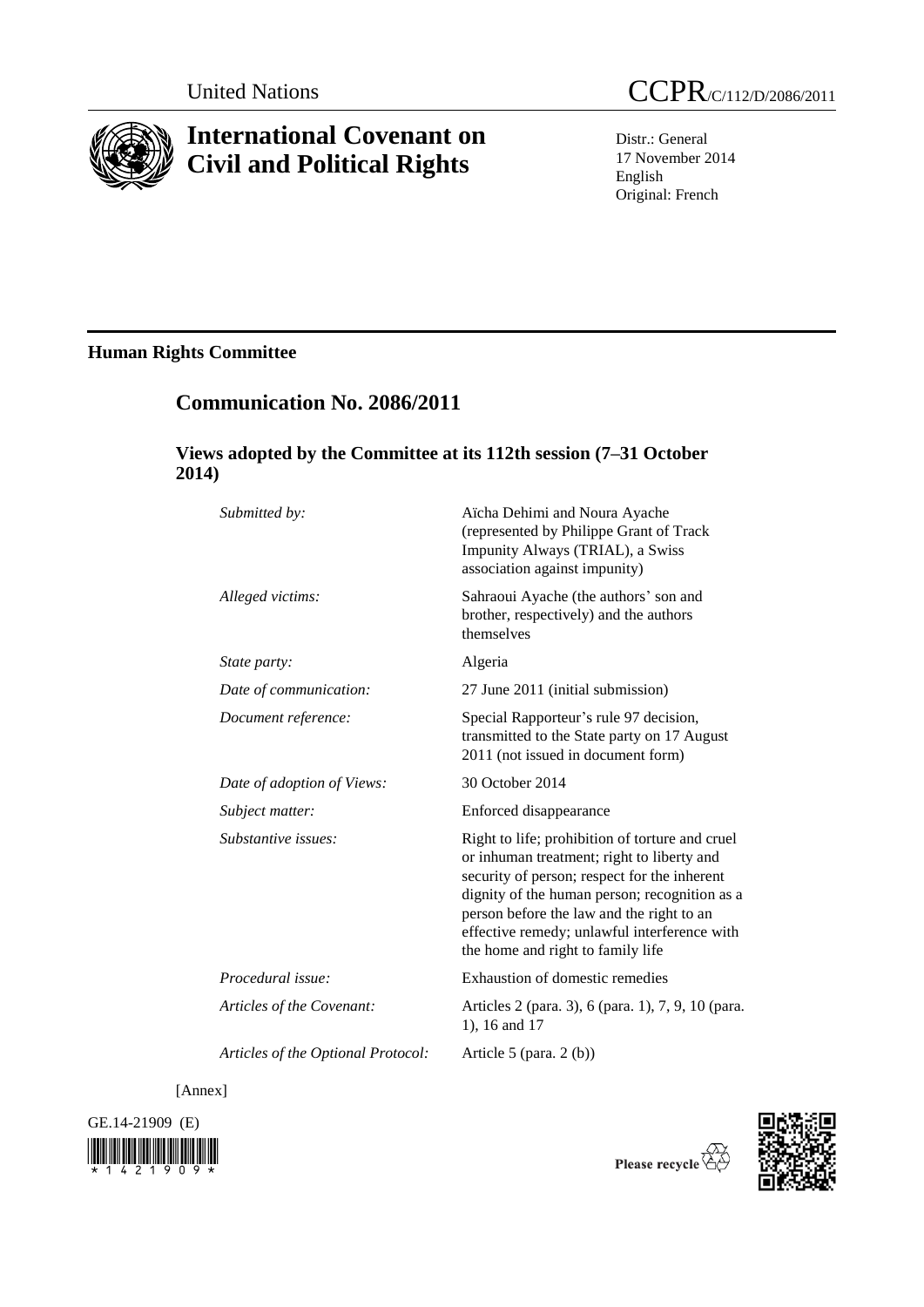## **Annex**

## **Views of the Human Rights Committee under article 5, paragraph 4, of the Optional Protocol to the International Covenant on Civil and Political Rights (112th session)**

concerning

### **Communication No. 2086/2011**\*

| Submitted by:          | Aïcha Dehimi and Noura Ayache<br>(represented by Philippe Grant of Track)<br>Impunity Always (TRIAL), a Swiss<br>association against impunity) |
|------------------------|------------------------------------------------------------------------------------------------------------------------------------------------|
| Alleged victims:       | Sahraoui Ayache (the authors' son and<br>brother, respectively) and the authors<br>themselves                                                  |
| <i>State party:</i>    | Algeria                                                                                                                                        |
| Date of communication: | 27 June 2011 (initial submission)                                                                                                              |

*The Human Rights Committee*, established under article 28 of the International Covenant on Civil and Political Rights,

*Meeting* on 30 October 2014,

*Having concluded* its consideration of communication No. 2086/2011 submitted by Aïcha Dehimi and Noura Ayache under the Optional Protocol to the International Covenant on Civil and Political Rights,

*Having taken into account* all written information made available to it by the authors of the communication and the State party,

*Adopts* the following:

### **Views under article 5, paragraph 4, of the Optional Protocol**

1.1 The authors of the communication, which is dated 27 June 2011, are Aïcha Dehimi, born in 1942, and her daughter, Noura Ayache, born in 1976, both Algerian nationals. They are submitting the communication on their own behalf and on behalf of Sahraoui Ayache, the authors' son and brother, respectively, born on 18 March 1970, who was a vegetable vendor in Constantine. The authors claim that Sahraoui Ayache is the victim of an enforced disappearance attributable to the State party, in violation of articles 2 (para. 3), 6, (para. 1), 7, 9, 10 (para. 1), 16 and 17 of the Covenant, and that they themselves are the victims of

<sup>\*</sup> The following members of the Committee participated in the consideration of the present communication: Mr. Yadh Ben Achour, Ms. Christine Chanet, Mr. Ahmed Amin Fathalla, Mr. Cornelis Flinterman, Mr. Yuji Iwasawa, Mr. Walter Kälin, Mr. Gerald L. Neuman, Sir Nigel Rodley, Mr. Fabián Omar Salvioli, Mr. Dheerujlall B. Seetulsingh, Ms. Anja Seibert-Fohr, Mr. Yuval Shany, Mr. Konstantine Vardzelashvili, Ms. Margo Waterval and Mr. Andrei Paul Zlătescu. Pursuant to rule 90 of the Committee's rules of procedure, Mr. Lazhari Bouzid did not participate in the consideration of the communication.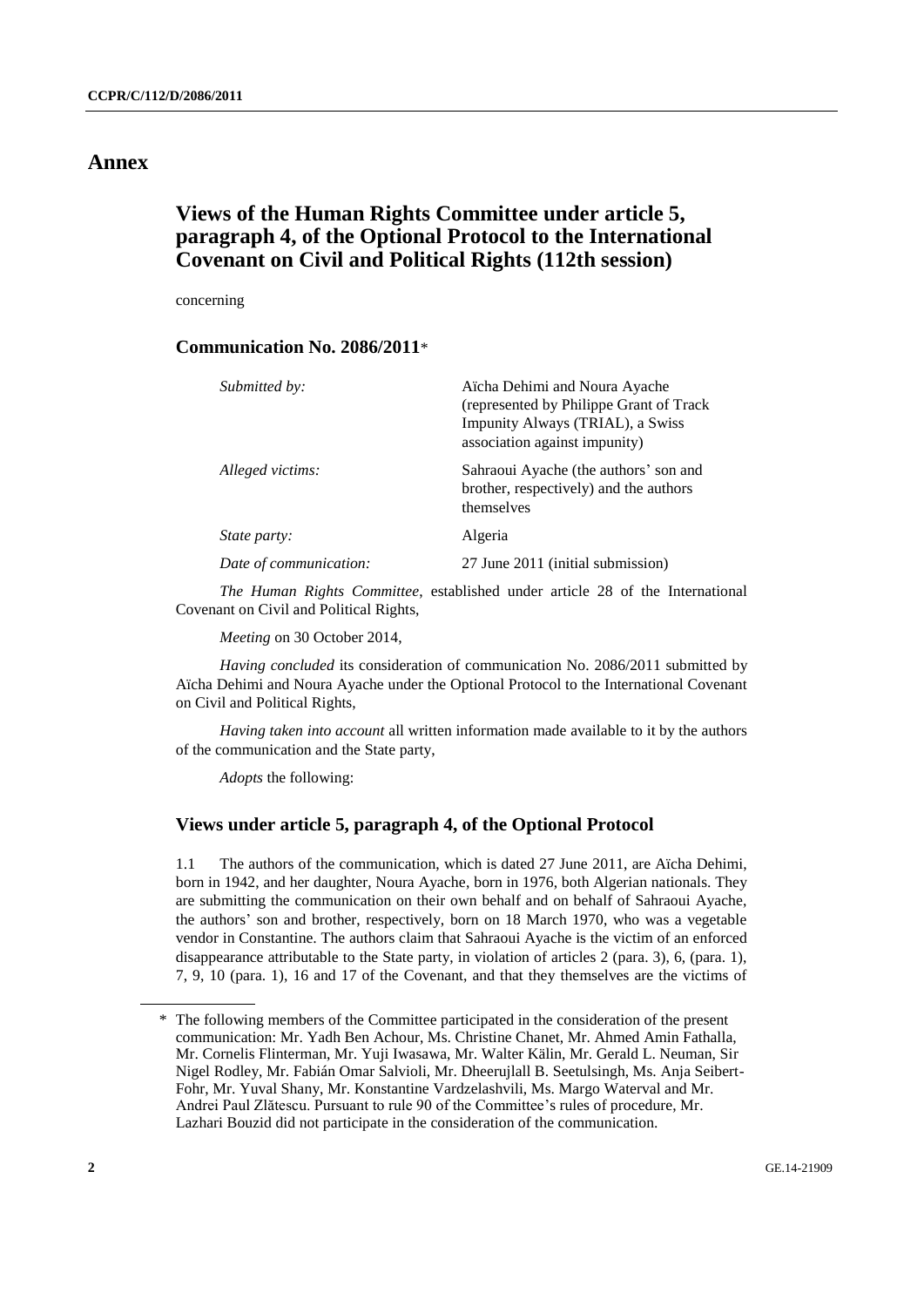violations of articles 2 (para. 3) and 7 of the Covenant. The authors are represented by Philippe Grant of TRIAL.

1.2 On 17 August 2011, the Committee, through its Special Rapporteur on new communications and interim measures, decided to grant the protection measures which had been requested by the authors and asked the State party to refrain from invoking national legislation, including Ordinance No. 06-01, of 27 February 2006, on the implementation of the Charter for Peace and National Reconciliation, against the authors and members of their family on the grounds of the present communication. On 7 October 2011, the Committee, through its Special Rapporteur on new communications and interim measures, decided not to examine the admissibility of the communication separately from the merits.

#### **The facts as submitted by the authors**

2.1 On 12 August 1994, at 9 a.m., Sahraoui Ayache was arrested at his home in Constantine by a group of uniformed soldiers and plainclothes military security personnel who were carrying out a large-scale operation in response to the killing of two soldiers in the Constantine region. The members of the security services entered all the homes in the neighbourhood in which Sahraoui Ayache lived and made the men leave their homes quickly, not even leaving them the time to get dressed or to put on shoes. Sahraoui Ayache's father witnessed his arrest, as well as the arrests of neighbours and family members who lived in the area. The arrested persons were rounded up outside and some of them, including Sahraoui Ayache, were taken by lorry to an unknown place of detention. The authors contend that the security services never produced an arrest warrant and did not state the grounds for Sahraoui Ayache's arrest.

2.2 The authors further contend that Sahraoui Ayache and his 17 fellow detainees were subjected to dreadful conditions of detention: 18 men were crammed into a 4 square metre cell where they were forced to remain standing for lack of space in the stifling August heat. In just one day, most of them died. The bodies were removed, wrapped in blankets and loaded onto an army lorry. There were very few survivors and the authors note that Sahraoui Ayache may have died at that time, although they cannot be sure of it. A few months after the arrest, the family received an unexpected visit from a military officer who said that Sahraoui Ayache was still alive and that he was being held in a military prison in the city, but it was impossible to verify this information. To date, no one knows his fate or his whereabouts or those of his remains.

2.3 During the weeks following the arrest of Sahraoui Ayache, his family contacted the Algerian authorities in order to find out what had happened to him. The authors went to the various police and gendarmerie units of Constantine to ask whether Sahraoui Ayache was being held there, but their enquiries led nowhere. They even went to check the morgue of the Constantine hospital but they did not find Sahraoui Ayache's body among the corpses of detainees that were being kept there. On 15 October 1994, his mother wrote to the chief of the fifth military region of Mansoura to find out whether her son was being held under its jurisdiction, but her letter was refused and returned unopened.<sup>1</sup>

2.4 Aïcha Dehimi also made various attempts through administrative and legal channels to find out what had happened to Sahraoui Ayache. On 18 December 1994, she wrote to the wali (provincial governor) of Constantine but never received a reply. On 19 February 1995, she sent a letter to the State prosecutor. On 22 May 1995, she filed a petition with the prosecutor at the Court of Constantine, which was registered by the Court, and, on 23 July 1995, she was informed by the Directorate General of National Security that the investigation into the disappearance of her son had not produced any results. On 21 May

<sup>&</sup>lt;sup>1</sup> The authors attach a copy of the acknowledgement that, on 19 October 1994, the addressee refused to accept the letter and that it had been returned to sender.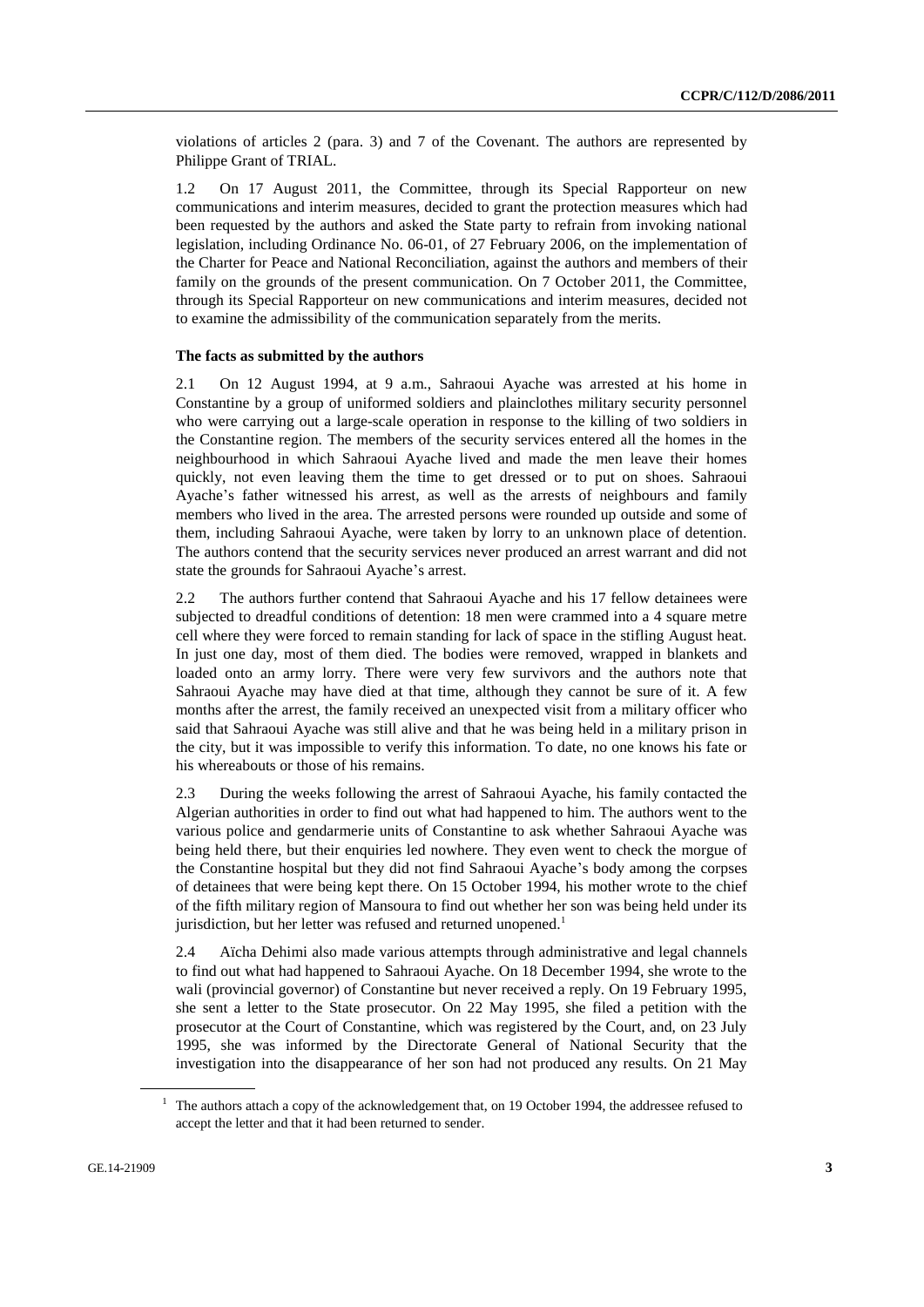1996, she sent another letter to the State prosecutor. On 30 November 1996, she was notified by the police that, according to the information that they had gathered, her son had been arrested, not by the police, but by the military security services.<sup>2</sup> On 14 September 1998, she appealed again to the provincial governor of Constantine and the matter was consequently referred to the chief prosecutor of Constantine, who, on 19 September 1998, ordered the crime squad of the criminal investigation department to look into the disappearance. On 7 November 1998, the crime squad informed Aïcha Dehimi that the investigation had yielded no results and that Sahraoui Ayache had never been summoned by that service. In early May 2000 and in the course of July of the same year, she wrote letters to the State prosecutor, the chief prosecutor, the Minister of Justice and the President, all of which went unanswered.

2.5 In 1996 and on 26 June 2000, Aïcha Dehimi also appealed to the National Human Rights Observatory but was told that it did not have any information about her son. On 20 September 2004, the Ayache family was invited to meet with the National Consultative Commission for the Protection and Promotion of Human Rights (which replaced the National Human Rights Observatory) but the family did not learn anything about Sahraoui Ayache's fate.

2.6 On several occasions during this period, Aïcha Dehimi and her husband were summoned by the Algerian authorities in connection with their son's disappearance.<sup>3</sup> On these occasions, they were required to answer general questions but did not learn anything more about the fate of their son.

2.7 In the face of the inaction and lack of transparency of the Algerian authorities, Aïcha Dehimi and her husband resigned themselves to completing the formalities provided for under Ordinance No. 06-01 on the implementation of the Charter for Peace and National Reconciliation. Under the terms of the Charter, in order to be eligible for compensation, the families of disappeared persons are required to attest that the disappeared persons are deceased. On 17 May 2006, Aïcha Dehimi requested a certificate of disappearance "in the extraordinary circumstances surrounding the national tragedy", which was issued to her on 17 May 2006 by the gendarmerie of Constantine. The certificate made it possible for the author to file a request for a judicial declaration of death for her missing son. According to the judgement delivered on 28 June 2006 by the Court of Constantine, the date of Sahraoui Ayache's death was determined to be 12 August 1994, without mentioning the circumstances of the death. Sahraoui Ayache's parents then each received the sum of 960,000 dinars.

#### **The complaint**

3.1 The authors claim that Sahraoui Ayache is the victim of an enforced disappearance attributable to the State party as defined in article 7, paragraph 2 (i), of the Rome Statute of the International Criminal Court and in article 2 of the International Convention for the Protection of All Persons from Enforced Disappearance because he disappeared after being arrested by agents of the military forces of the State party acting in an official capacity, as attested to by the notification of 30 November 1996.

 $2 \text{ A copy of the written notification from the police dated 30 November 1996 which was given to the$ author and to the State prosecutor of the Court of Constantine are included in the file.

<sup>3</sup> A copy of Aïcha Dehimi's summons from the Directorate General of National Security dated 10 July 1995 is included in the file. She was also summoned by the police on 10 March 1997 and by the gendarmerie on 1 November 1997 (copies of the summonses are included in the file). Her husband was summoned by the police on 7 February 2000 and by the security forces of the office of the provincial governor of Constantine on 12 August 2000 (copies of the summonses are included in the file).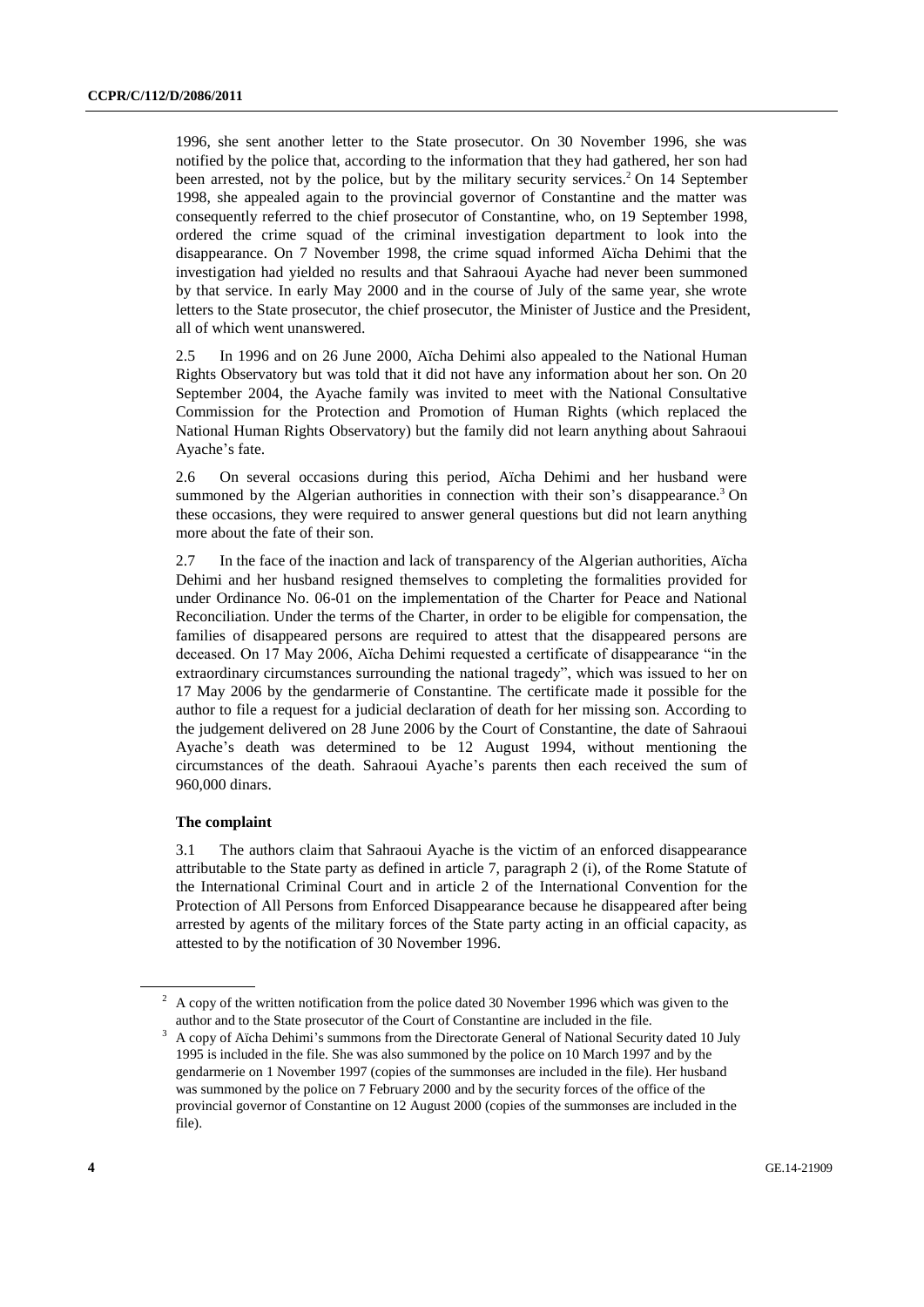3.2 The authors emphasize that it is possible that Sahraoui Ayache died in detention, perhaps during the first night, when so many of those being held with him died. They consider that Sahraoui Ayache, who was held in an unknown location, was under the responsibility of the State party, which has a duty to guarantee the right to life of all detained persons. The fact that the State party is unable to provide any accurate or coherent information about the fate of a person under its authority indicates that it failed to take the necessary steps to protect that person during his detention, in violation of article 6, paragraph 1, of the Covenant. The authors maintain that, given the circumstances surrounding his disappearance, if the State party does not provide conclusive evidence that their disappeared son and brother is still alive, the Committee has no alternative but to find that a violation of the right to life, guaranteed under article 6, paragraph 1, of the Covenant, has occurred.<sup>4</sup>

3.3 With reference to the Committee's jurisprudence,  $5$  the authors maintain that enforced disappearance itself constitutes a violation of article 7 of the Covenant because the abduction and disappearance of Sahraoui Ayache, who was prevented from communicating with his family and the outside world, constitute cruel and inhuman treatment. The authors emphasize that enforced disappearance is a complex crime that comprises a broad array of human rights violations and cannot simply be equated with incommunicado detention. The authors consider that incommunicado detention, in and of itself, constitutes a violation of article 7 of the Covenant but feel that the Committee should not confine its deliberations to that aspect of the case.<sup>6</sup> The authors recall that Sahraoui Ayache was initially detained in appalling conditions, which were responsible for the death of many persons. They consider that such conditions constitute inhuman treatment of a nature that goes far beyond a simple violation of article 10 of the Covenant as generally recognized by the Committee and constitute a separate violation of article 7 of the Covenant.<sup>7</sup>

3.4 With reference to the Committee's jurisprudence, $8$  the authors moreover consider that they are victims of a violation of article 7 of the Covenant because of the uncertainty surrounding the circumstances of Sahraoui Ayache's disappearance and his fate, which is a source of deep and continual anxiety and suffering. The authors assert that the authorities' denial of Sahraoui Ayache's arrest, to which his father was an eyewitness, together with their inaction, the impunity of those responsible and the fact that, by virtue of Ordinance No. 06-01, the authors were required to attest to the death of their son and brother in order to be eligible for compensation without the circumstances of his disappearance and possible death being clarified also constitute violations of article 7 of the Covenant in respect of the authors.

<sup>4</sup> The authors refer to the separate opinions of Mr. Fabián Omar Salvioli in this respect, particularly those included in communication No. 1780/2008, *Zarzi v. Algeria*, Views adopted on 22 March 2011 and communication No. 1588/2007, *Benaziza v. Algeria*, Views adopted on 26 July 2010.

<sup>5</sup> See communication No. 449/1991, *Mojica v. Dominican Republic*, Views adopted on 15 July 1994, para. 5.7; communication No. 540/1993, *Laureano Atachachua v. Peru*, Views adopted on 25 March 1996, para. 8.5; and communication No. 542/1993, *N'Goya v. Zaire*, 25 March 1996, para. 5.5.

<sup>6</sup> See *Benaziza v. Algeria*, para. 9.5; communication No. 1196/2003, *Boucherf v. Algeria*, Views adopted on 30 March 2006, para.9.6; communication No. 1327/2004, *Atamna v. Algeria*, Views adopted on 10 July 2007, para. 7.6; communication No. 992/2001, *Bousroual v. Algeria*, Views adopted on 30 March 2006, para. 9.8; and communication No. 950/2000, *Sarma v. Sri Lanka*, Views adopted on 16 July 2003, para. 9.3.

<sup>7</sup> The authors refer to communication No.188/84, *Portorreal v. Dominican Republic*, Views adopted on 5 November 1987, para. 11, in which the Committee considered that the conditions of detention involved in that case constituted a violation of article 7 of the Covenant.

<sup>8</sup> See *Benaziza v. Algeria*, para. 9.6; *Boucherf v. Algeria*, para.9.7; *Atamna v. Algeria*, para. 7.7; *Bousroual v. Algeria*, para. 9.8; and *Sarma v. Sri Lanka*, para. 9.5.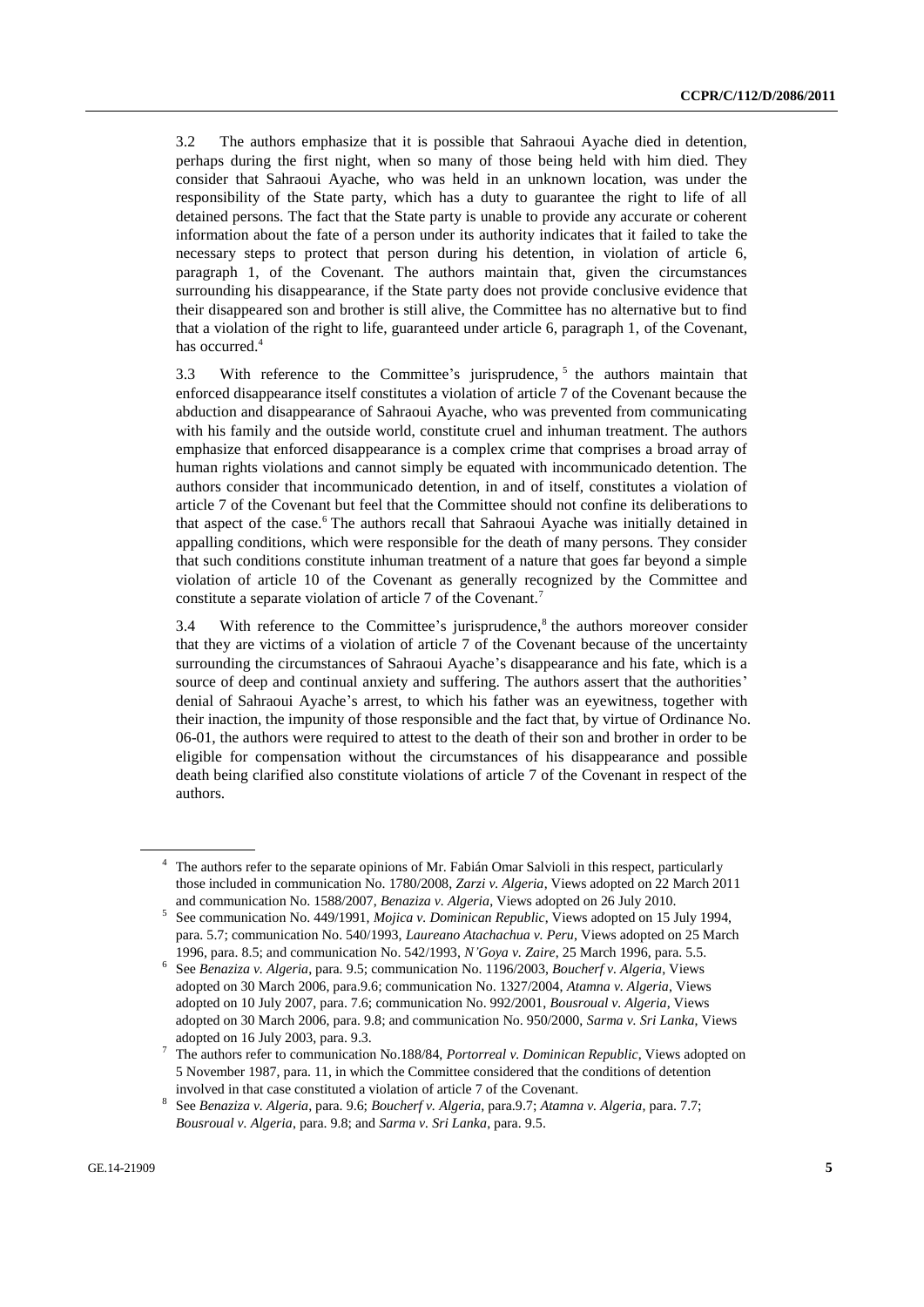3.5 The authors maintain that the arrest and incommunicado detention of Sahraoui Ayache, which have still not been acknowledged by the State party, are arbitrary and constitute a violation of article 9, paragraphs 1 to 5, of the Covenant. Sahraoui Ayache was arrested without a warrant and was not informed of the reasons for his arrest or the charges against him. He was never brought before a judicial authority and never had the opportunity to challenge the lawfulness of his detention. In addition, no compensation for his arbitrary arrest and detention were ever received by the eligible parties.

3.6 The authors state that Sahraoui Ayache is also the victim of a violation of his right to be treated with humanity and with respect for the inherent dignity of the human person while in detention, in violation of article 10, paragraph 1, of the Covenant. The authors recall the Committee's jurisprudence according to which enforced disappearance itself constitutes a violation of article 10 of the Covenant.<sup>9</sup> The authors also refer to Sahraoui Ayache's conditions of detention and conclude that the State party has violated his rights under article 10 of the Covenant.

3.7 The authors state that Sahraoui Ayache was unable to enjoy his fundamental rights because he was detained incommunicado, in violation of the right to recognition as a person before the law, which is guaranteed by article 16 of the Covenant. They refer to the Committee's jurisprudence, according to which the intentional removal of a person from the protection of the law for a prolonged period of time may constitute a refusal to recognize that person as a person before the law if the victim was in the hands of the State authorities when last seen and if the efforts of his or her relatives to obtain access to potentially effective remedies, including judicial remedies, have been systematically impeded. In such situations, disappeared persons are in practice deprived of their capacity to exercise their rights and of access to any possible remedy as a direct consequence of the actions of the State, which must be interpreted as a refusal to recognize such victims as persons before the law.<sup>10</sup>

3.8 The authors contend that the circumstances in which Sahraoui Ayache was arrested, at his home early in the morning, by security forces who entered without a search warrant, constitute unlawful and arbitrary interference with his home, in violation of article 17 of the  $Covenant.<sup>11</sup>$ 

3.9 Lastly, the authors consider that Sahraoui Ayache was prevented from exercising his right to an effective remedy in respect of his detention and the alleged violations of articles 7, 9, 10 (para. 1), 16 and 17 of the Covenant, in violation of article 2 (para. 3) of the Covenant. The authors also contend that, so long as the truth about the fate of Sahraoui Ayache has not been established, the State party has an obligation under article 2 (para. 3), read in conjunction with article 6 (para. 1), to conduct a thorough investigation, inform the person's family and friends of the progress and results of the investigation and prosecute anyone held to be responsible for enforced disappearance. The authors explored every avenue available to them in order to find out what had happened to Sahraoui Ayache, but none of their queries were followed up on by the State party. The authors consider that the State party's lack of diligence and failure to conduct an investigation into their claims of unlawful detention and enforced disappearance are also a violation of article 2, paragraph 3, in respect of themselves and their family.

<sup>9</sup> See communication No. 1469/2006, *Sharma v. Nepal*, Views adopted on 28 October 2008, para. 7.7.

<sup>10</sup> The authors cite communication No. 1328/2004, *Cheraitia v. Algeria*, and *Atmana v. Algeria*.

<sup>&</sup>lt;sup>11</sup> The authors cite communication No. 687/1996, *Rojas García v. Colombia*, Views adopted on 3 April 2001, in which the Committee considered that the raid by hooded police officers, who entered the house through the roof in the middle of the night, constituted arbitrary interference in the residence of the Rojas García family.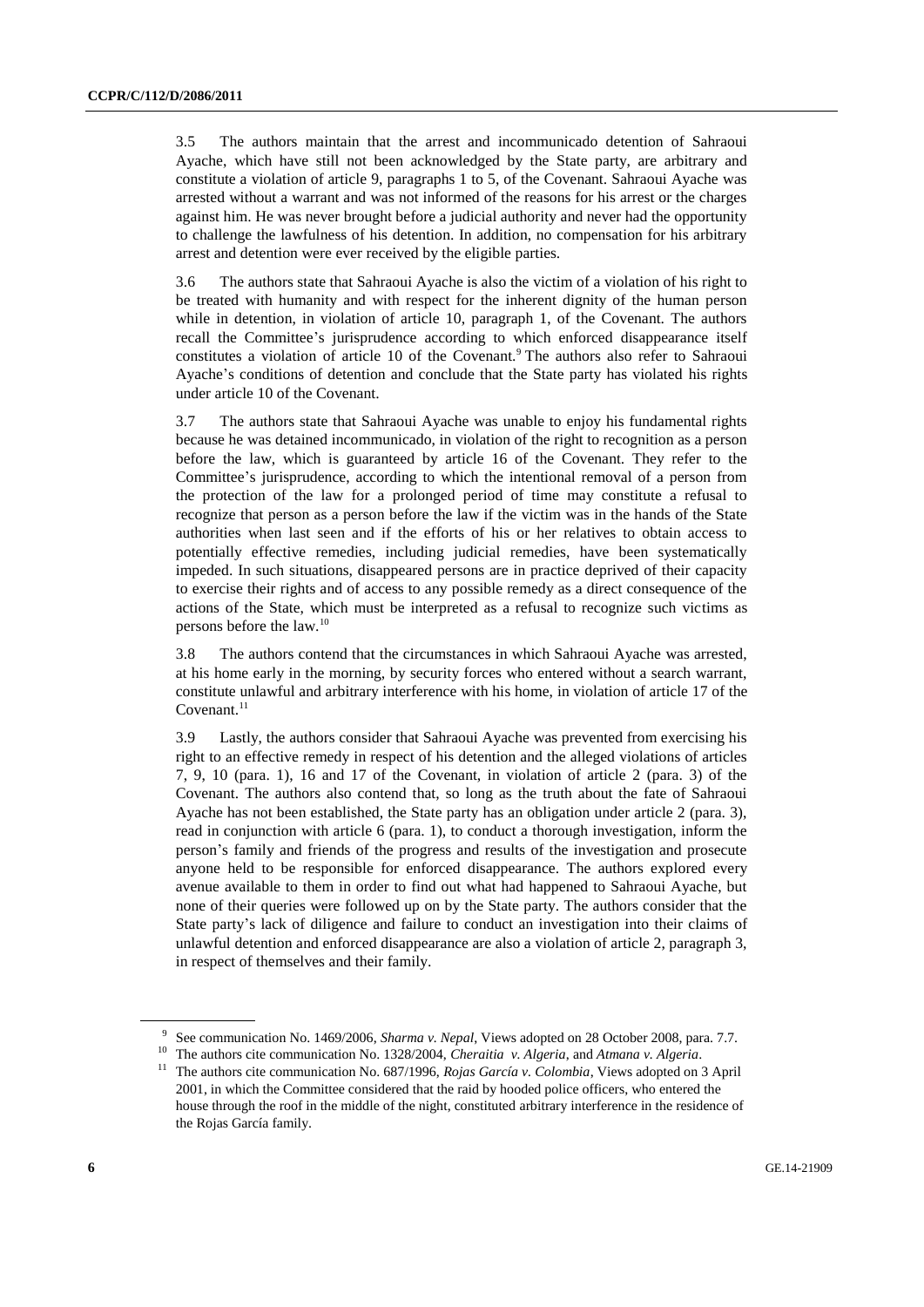3.10 The authors maintain that all domestic remedies have proved unavailable, useless or ineffective and that the conditions set out under article 5, paragraph 2 (b), of the Optional Protocol have therefore been met. After making numerous appeals to the security forces for information about what had happened to Sahraoui Ayache, without success, Aïcha Dehimi then informed the judicial authorities, on several occasions, of his disappearance and asked, in vain, for an investigation to be opened. No action was taken on the formal complaints that she lodged.

3.11 Lastly, the authors point out that, since February 2006, the date of the promulgation of Ordinance No. 06-01 implementing the Charter for Peace and National Reconciliation, the prosecution of members of the Algerian defence and security forces has been prohibited. The authors recall that the Committee has declared that the Ordinance promotes impunity and infringes the right to an effective remedy.<sup>12</sup> They maintain that they are therefore unable to assert their right to an effective remedy.

3.12 The authors request that the Committee instruct the State party to: (a) release Sahraoui Ayache from detention, if he is still alive; (b) conduct a prompt, thorough and effective investigation into his disappearance; (c) inform the authors and their family of the results of this investigation; (d) initiate proceedings against the persons responsible for the disappearance of Sahraoui Ayache, bring them to justice and punish them in accordance with the international obligations assumed by the State party; and (e) provide the beneficiaries of Sahraoui Ayache with appropriate reparation for the serious moral and material damage they have suffered since his disappearance, including measures of compensation, restitution, rehabilitation and satisfaction and guarantees of non-repetition.

#### **State party's observations on admissibility**

4.1 On 4 October 2011, the State party submitted a "Background memorandum of the Government of Algeria on the inadmissibility of individual communications submitted to the Human Rights Committee in connection with the implementation of the Charter for Peace and National Reconciliation" in which it contests the admissibility of the communication. It is of the view that this communication, which incriminates public officials or other persons acting on behalf of public authorities in cases of enforced disappearance during the period in question — from 1993 to 1998 — should be examined by means of "a comprehensive approach" and should be declared inadmissible. The State party considers that such communications should be placed in the broader context of the sociopolitical situation and security conditions that prevailed in the country during a period when the Government was struggling to combat a form of terrorism aimed at bringing about the "collapse of the Republican State". In this context, and in accordance with articles 87 and 91 of the Constitution, the Government of Algeria implemented precautionary measures and informed the Secretariat of the United Nations of its declaration of a state of emergency, in accordance with article 4, paragraph 3, of the Covenant.

4.2 The State party emphasizes that, in some areas where informal settlements have proliferated, civilians had trouble distinguishing the actions of terrorist groups from those of the security forces, to which they often attributed enforced disappearances. According to the State party, many enforced disappearances should be viewed from this perspective. The concept of disappearance in Algeria during the period in question actually covers six distinct scenarios. The first scenario concerns persons reported missing by their relatives but who in fact had chosen to go into hiding in order to join an armed group and asked their families to report that they had been arrested by the security services as a way of "covering their tracks" and avoiding "harassment" by the police. The second scenario concerns

<sup>&</sup>lt;sup>12</sup> The authors refer to the Committee's concluding observations on the third periodic report of Algeria, adopted on 1 November 2007 (CCPR/C/DZA/CO/3), para. 7.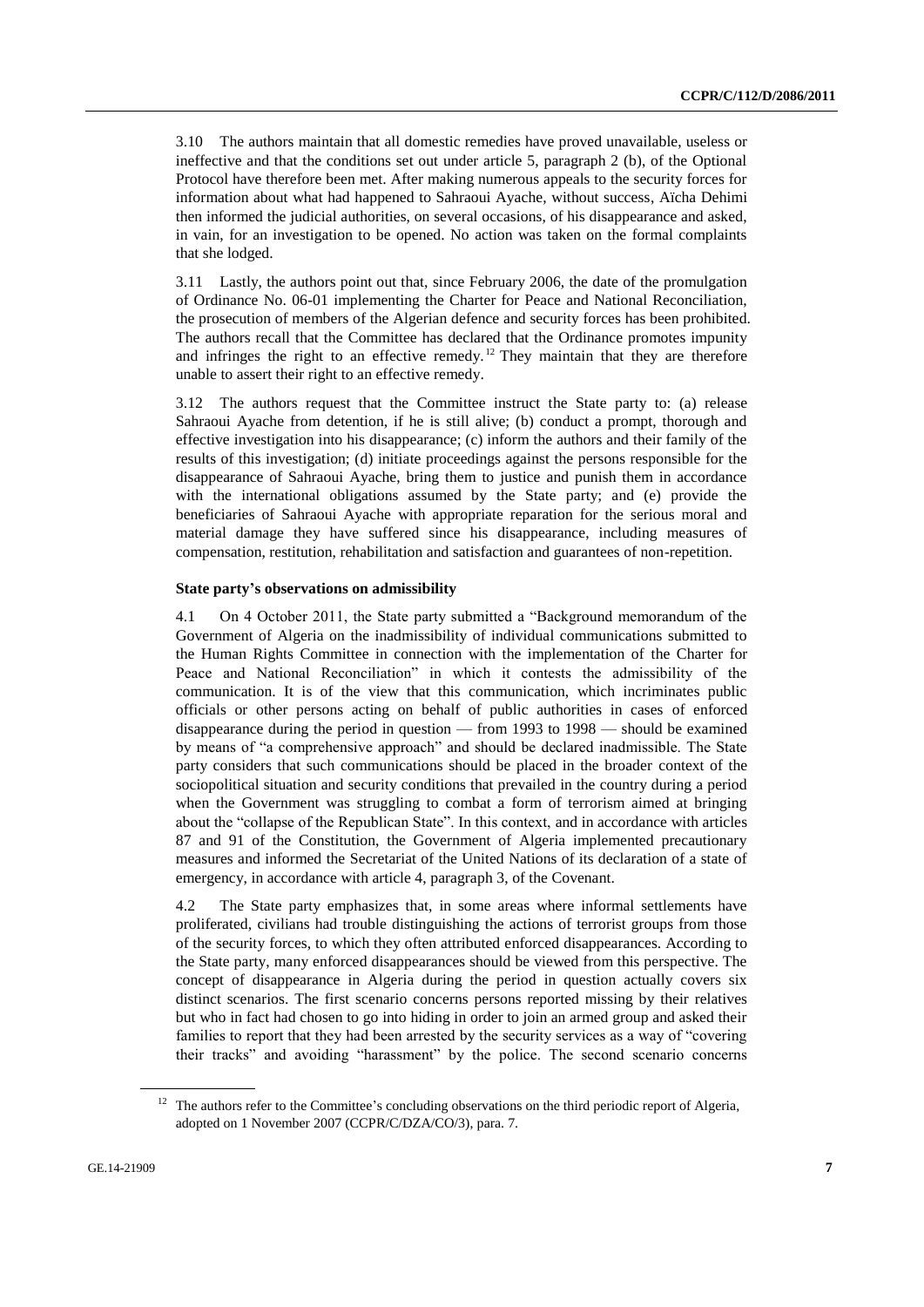persons who were reported missing after their arrest by the security services but who took advantage of their subsequent release to go into hiding. The third scenario concerns persons abducted by armed groups which, because they were not identified or because they had stolen uniforms or identification documents from police officers or soldiers, were mistakenly thought to belong to the armed forces or security services. The fourth scenario concerns persons reported missing who abandoned their families, and sometimes even left the country, to escape from personal problems or family disputes. The fifth scenario concerns persons reported missing by their family but who were in fact wanted terrorists who had been killed and buried in the maquis following factional infighting, doctrinal disputes or arguments over the spoils of war among rival armed groups. The sixth scenario mentioned by the State party concerns persons reported missing who were actually living in Algeria or abroad under a false identity provided by a network of document forgers.

4.3 The State party maintains that it was in view of the diversity and complexity of the situations covered by the general concept of disappearance that the Algerian legislature, following the referendum on the Charter for Peace and National Reconciliation, recommended that a comprehensive approach be taken to the issue of disappeared persons, whereby all persons who had disappeared in the context of the "national tragedy" would be cared for, all victims would be offered support to overcome their ordeal and all victims of disappearance and their beneficiaries would be entitled to reparation. According to statistics from the Ministry of the Interior, 8,023 cases of disappearance have been reported, 6,774 examined, 5,704 approved for compensation and 934 rejected, with 136 still pending. A total of 371,459,390 Algerian dinars has been paid out as compensation to the victims concerned. In addition, a total of 1,320,824,683 dinars has been paid out in monthly pensions.

4.4 The State party considers that the authors have not exhausted all domestic remedies. It stresses the importance of distinguishing between simple formalities involving the political or administrative authorities, non-judicial remedies pursued through advisory or mediation bodies, and judicial remedies pursued through the courts. The State party observes that the authors' complaint indicates that they have written letters to political and administrative authorities, petitioned advisory or mediation bodies and petitioned representatives of the prosecution service (chief prosecutors and State prosecutors), but have not, strictly speaking, initiated legal action and seen it through to its conclusion by availing themselves of all available remedies of appeal and judicial review. Of all the authorities contacted by the authors, only the representatives of the prosecution service are authorized by law to open a preliminary inquiry and refer a case to an investigating judge. In the Algerian legal system, it is the State prosecutor who receives complaints and who, if warranted, institutes criminal proceedings. Nevertheless, in order to protect the rights of victims or their beneficiaries, the Code of Criminal Procedure provides for the possibility of suing for damages by filing a complaint with an investigating judge. In this case, it is the victim, not the prosecutor, who initiates criminal proceedings by bringing the matter before the judge. This remedy, which is provided for in articles 72 and 73 of the Code of Criminal Procedure, was not utilized, despite the fact that it would have enabled the authors to institute criminal proceedings and compel the investigating judge to launch an investigation, even if the prosecution service had decided otherwise.

4.5 The State party also notes the authors' contention that the adoption by referendum of the Charter for Peace and National Reconciliation and its implementing legislation — in particular, article 45 of Ordinance No. 06-01 — rules out the possibility of any effective and available domestic remedies existing in Algeria to which the families of victims of disappearance could have recourse. On this basis, the authors believed that they did not need to bring the matter before the relevant courts, in view of the latter's likely position and findings regarding the application of the Ordinance. However, the authors cannot use Ordinance No. 06-01 and its implementing legislation as a pretext for failing to institute the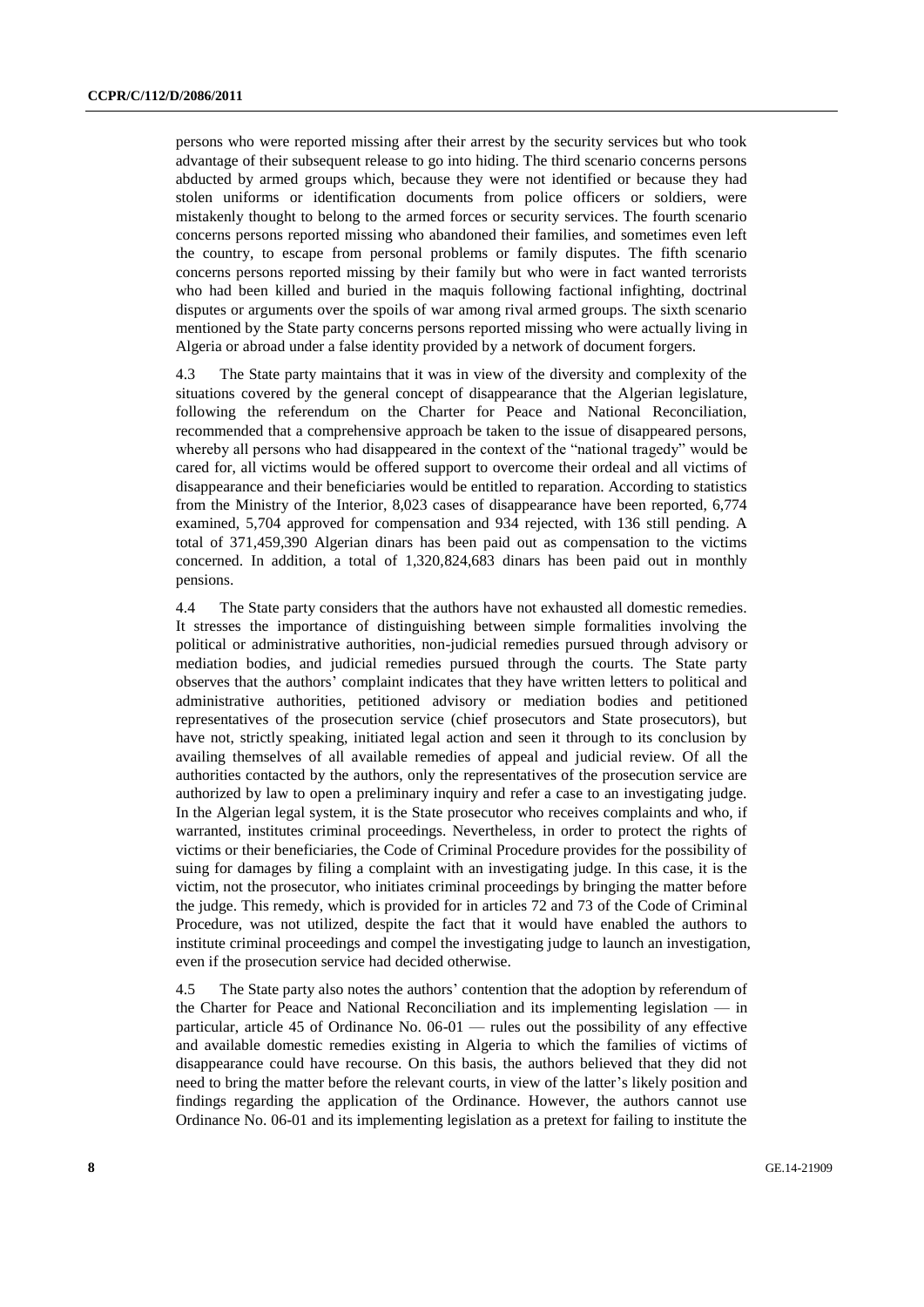legal proceedings available to them. The State party recalls the Committee's jurisprudence to the effect that "a person's subjective belief in, or presumption of, the futility of a remedy does not exempt that person from the requirement of exhausting all domestic remedies".<sup>13</sup>

4.6 The State party then turns its attention to the nature, principles and content of the Charter for Peace and National Reconciliation and its implementing legislation. It maintains that, in accordance with the principle of the inalienability of peace, which has become an international right to peace, the Committee should support and consolidate peace and encourage national reconciliation with a view to helping States affected by domestic crises to build up their capacity. As part of this effort to achieve national reconciliation, the State party adopted the Charter, and its implementing ordinance prescribes legal measures for the discontinuance of criminal proceedings and the commutation or remission of sentences for any person who is found guilty of acts of terrorism or who benefits from the provisions of the legislation on civil dissent, except for persons who have committed or been accomplices to mass killings, rapes or bombings in public places. The Ordinance also helps to address the issue of disappearances by introducing a procedure for filing a judicial declaration of death, which entitles beneficiaries to receive compensation as victims of the "national tragedy". Social and economic measures have also been put in place, including the provision of employment placement assistance and compensation for all persons considered victims of the "national tragedy". Lastly, the Ordinance prescribes political measures, such as a ban on holding political office for any person who in the past exploited religion in a way that contributed towards the "national tragedy". The Ordinance also provides that legal proceedings may not be brought against individuals or groups who are members of any branch of the defence and security forces of the Republic for actions undertaken to protect persons and property, safeguard the nation and preserve the institutions of the Republic.

4.7 In addition to the establishment of a fund to compensate all victims of the "national tragedy", the sovereign people of Algeria have, according to the State party, agreed to a process of national reconciliation as the only way to heal the wounds inflicted. The State party insists that the proclamation of the Charter for Peace and National Reconciliation reflects a desire to avoid confrontation in the courts, media outpourings and political scoresettling. The State party is therefore of the view that the authors' allegations are covered by the comprehensive domestic settlement mechanism provided for in the Charter.

4.8 The State party asks the Committee to note how similar the facts and situations described by the authors are to those described by the authors of the previous communications concerned by the memorandum of 3 March 2009 and to take account of the sociopolitical and security context in which they occurred. It also asks the Committee to find that the authors have failed to exhaust all domestic remedies; to recognize that the authorities of the State party have established a comprehensive domestic mechanism for processing and settling the cases referred to in these communications through measures aimed at achieving peace and national reconciliation that are consistent with the principles of the Charter of the United Nations and subsequent covenants and conventions; to find the communication inadmissible; and to request that the authors seek an alternative remedy.

#### **Additional observations by the State party on admissibility**

5.1 On 4 October 2011, the State party also transmitted a further memorandum to the Committee, in which it questioned the intention behind the series of individual communications submitted to the Committee since the beginning of 2009, which, it considered, constituted rather an abuse of procedure aimed at bringing before the Committee a broad historical issue whose causes and circumstances lie outside its purview.

<sup>&</sup>lt;sup>13</sup> The State party cites, inter alia, communication No. 210/1986 and communication No. 225/1987, *Pratt and Morgan v. Jamaica*, Views adopted on 6 April 1989.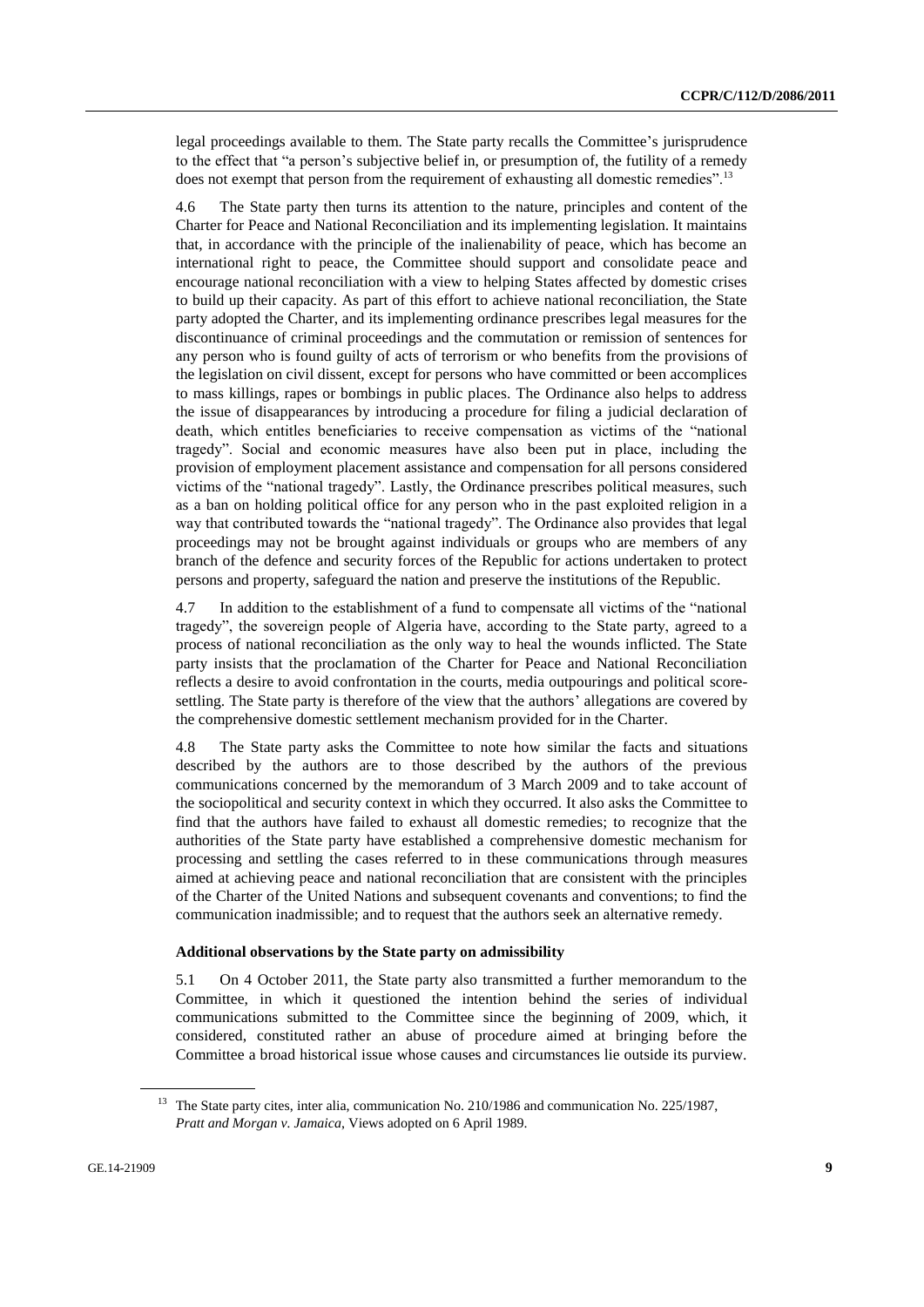The State party observes that all these "individual" communications fail to make reference to the general context in which the disappearances occurred. The State party notes that the complaints focus solely on the actions of the security forces, without ever mentioning those of all the armed groups that used criminal techniques of concealment in order to incriminate the armed forces.

5.2 The State party indicates that it will not address the merits of these communications until the issue of their admissibility has been settled. It adds that all judicial or quasijudicial bodies have a duty to deal with preliminary questions before considering the merits. It considers that the decision in the case in point to consider the questions of admissibility and the merits jointly and simultaneously — aside from the fact that it was not arrived at on the basis of consultation — seriously prejudices the proper consideration of the communications in terms of both their general nature and their intrinsic particularities. Referring to the rules of procedure of the Human Rights Committee, the State party notes that the sections relating to the Committee's procedure for determining the admissibility of communications are separate from those relating to the consideration of communications on the merits, and that, therefore, these questions could be considered separately. Concerning the exhaustion of domestic remedies, the State party stresses that the complaints and requests for information made by the authors were not submitted through channels that would have allowed for the case to be considered by the Algerian judicial authorities.

5.3 Recalling the Committee's jurisprudence regarding the obligation to exhaust domestic remedies, the State party reiterates that mere doubts about the prospect of success or concerns about delays do not exempt the authors from the obligation to exhaust these remedies. As to the question of whether the promulgation of the Charter for Peace and National Reconciliation has barred the possibility of appeal in this area, the State party replies that the failure by the authors to submit their allegations to examination has prevented the Algerian authorities from taking a position on the scope and limitations of the applicability of the Charter. Moreover, under the Ordinance in question, the only proceedings that are inadmissible are those brought against "members of any branch of the defence and security forces of the Republic" for actions consistent with their core duties towards the Republic, namely, to protect persons and property, safeguard the nation and preserve its institutions. On the other hand, any allegations concerning actions attributable to the defence or security forces that can be proved to have taken place in any other context are subject to investigation by the appropriate courts.

#### **Authors' comments on the State party's observations**

6.1 On 12 March 2012 the authors submitted comments on the State party's observations on admissibility and provided additional arguments on the merits.

6.2 The authors point out that the State party has recognized the competence of the Committee to consider individual communications. This competence is of a general nature and its exercise by the Committee is not subject to the discretion of the State party. In particular, it is not for the State party to determine whether it is appropriate for the Committee to take up a specific case. That is for the Committee to decide when it considers the communication. The authors consider that the State party's adoption of a comprehensive domestic settlement mechanism cannot be applied in respect of the Human Rights Committee or constitute grounds for declaring the communication inadmissible. In the present case, the legislative measures adopted amount to a violation of the rights enshrined in the Covenant, as the Committee has previously observed.<sup>14</sup>

<sup>&</sup>lt;sup>14</sup> The authors refer to the Human Rights Committee's concluding observations on the third periodic report of Algeria (CCPR/C/DZA/CO/3), paras. 7, 8 and 13. The authors also refer to *Boucherf v. Algeria*, para. 11, and to the concluding observations of the Committee against Torture on the third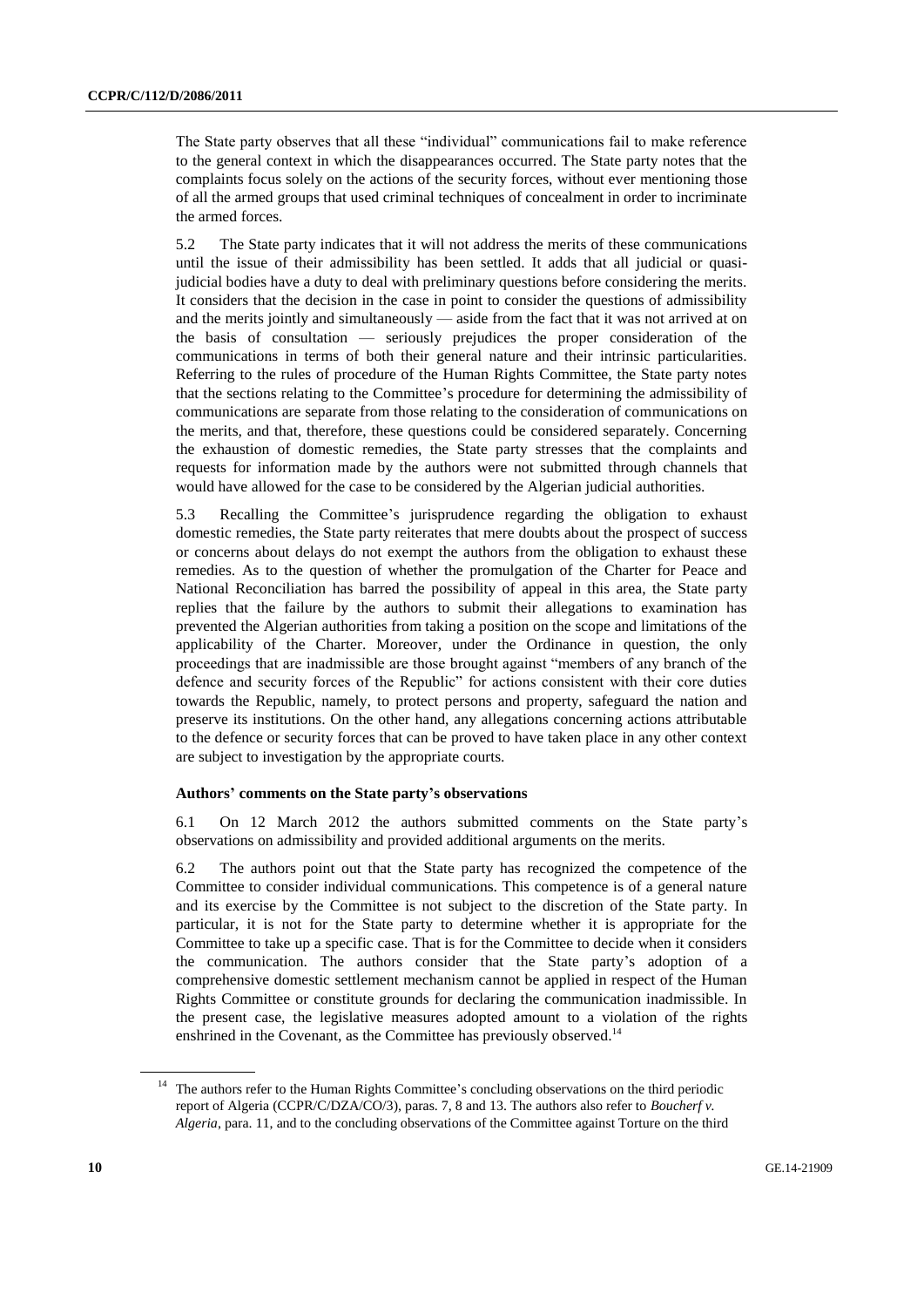6.3 The authors recall that the State party's declaration of the state of emergency on 9 February 1992 does not affect the right of persons to submit individual communications to the Committee. Article 4 of the Covenant allows for derogations from certain provisions of the Covenant during states of emergency, but does not affect the exercise of rights under the Optional Protocol.

6.4 The authors further refer to the State party's argument that the requirement to exhaust domestic remedies calls on the author to institute criminal proceedings by filing a complaint with the investigating judge and suing for damages, in accordance with articles 72 et seq. of the Code of Criminal Procedure. They recall that this procedure, if it is not to be declared inadmissible, is subject to the payment of a surety or "procedural fee", the amount of which is set arbitrarily by the investigating judge. They consider that the procedure represents a financial deterrent to defendants who, furthermore, have no guarantee that it will actually result in proceedings being initiated. The authors consider that, given the serious nature of the alleged offences, it was the responsibility of the competent authorities to take up the case. The authors refer to the Committee's jurisprudence in this respect.<sup>15</sup>

6.5 The authors reiterate that, following Sahraoui Ayache's arrest, they tried to find out from the security forces what had happened to him, to no avail. Aïcha Dehimi also informed the prosecution services of the Court of Constantine, the national judicial, governmental and human rights institutions in order for investigations to be carried out. At no time did any of these authorities ever conduct an investigation into the alleged violations. Consequently, the authors cannot be faulted for not having exhausted all domestic remedies since it was the State party that failed to carry out the necessary investigations incumbent upon it.

6.6 The authors also recall that, under article 45 of Ordinance No. 06-01, legal proceedings may not be brought by individuals or groups against members of the defence or security forces. The authors therefore conclude that Ordinance No. 06-01 has indeed put an end to any possibility of bringing civil or criminal proceedings for crimes committed by the security forces during the civil war and that the Algerian courts are obliged to declare any such claim inadmissible.

6.7 With regard to the State party's argument that it is entitled to request that the admissibility of the communication be considered separately from the merits, the authors refer to rule 97, paragraph 2, of the rules of procedure, which permits the Working Group or the Special Rapporteur to decide, because of the exceptional nature of the case, to request a written reply that relates only to the question of admissibility. This prerogative does not lie either with the authors of the communication or the State party but is the sole prerogative of the Working Group or the Special Rapporteur. The authors consider that the State party was required to submit explanations or observations concerning both the admissibility and the merits of the communication.

6.8 Lastly, the authors note that, since the State party had not submitted any observations on the merits of the communication, the Committee must base its decision on the existing information and the authors' allegations must be taken as proven given that the State party has not refuted them.<sup>16</sup>

periodic report of Algeria (CAT/C/DZA/CO/3), adopted on 13 May 2008, paras. 11, 13 and 17. Lastly, the authors refer to general comment No. 29 (2001) on derogations from the Covenant during states of emergency, para. 1.

<sup>15</sup> See *Benaziza v. Algeria*, para. 8.3.

<sup>&</sup>lt;sup>16</sup> The author cites the decision of the Committee against Torture in communication No. 207/2002, *Dragan Dimitrijevic v. Serbia and Montenegro*, decision adopted on 24 November 2004, para. 5.3;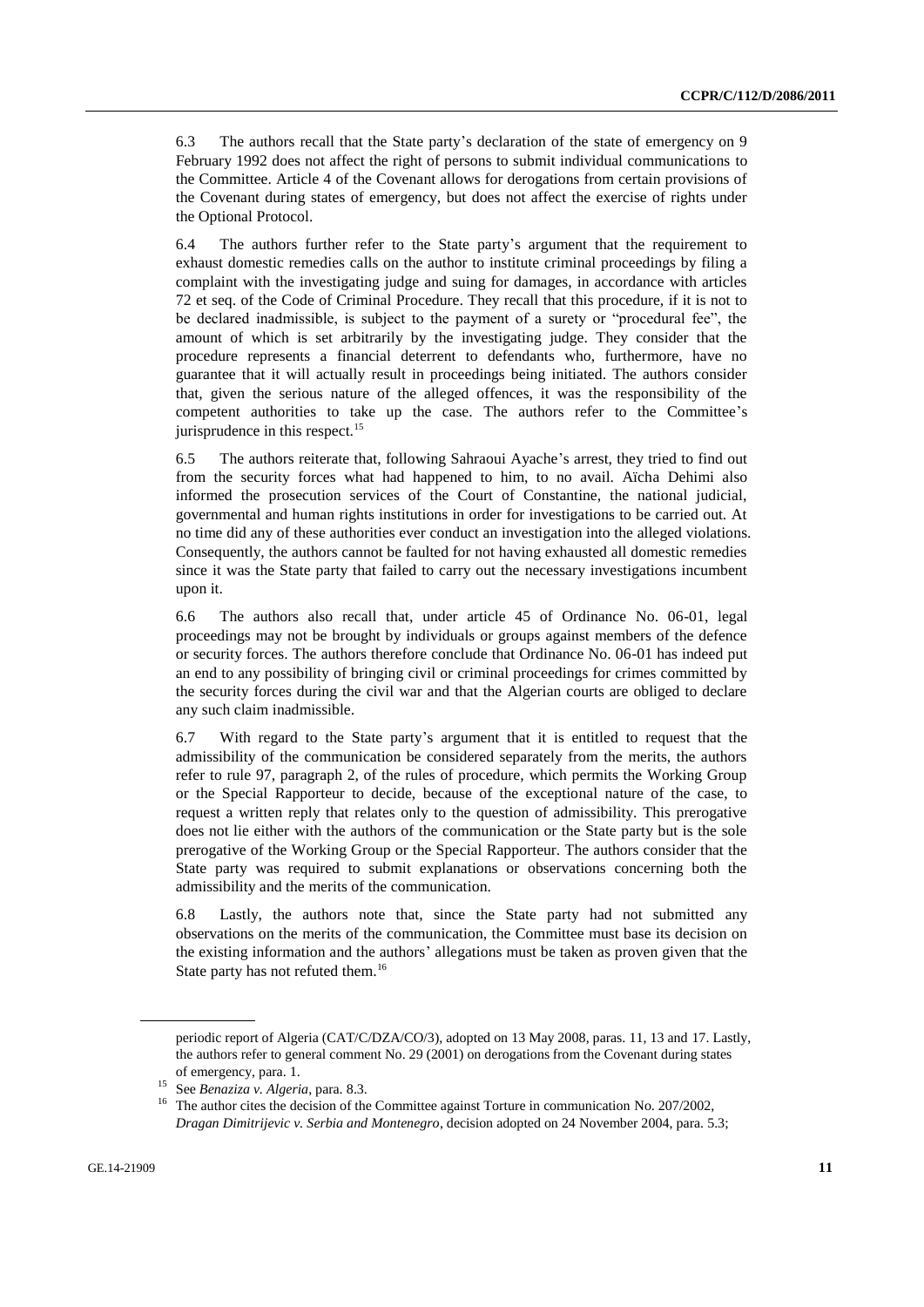#### **Issues and proceedings before the Committee**

#### *Consideration of admissibility*

7.1 The Committee recalls that the decision by the Special Rapporteur to examine the admissibility and the merits jointly (see para. 1.2 above) does not preclude their being considered separately by the Committee. Before considering any claim contained in a communication, the Human Rights Committee must decide, in accordance with rule 93 of its rules of procedure, whether the communication is admissible under the Optional Protocol to the Covenant.

7.2 As required under article 5, paragraph 2 (a), of the Optional Protocol, the Committee must ascertain that the same matter is not being examined under another procedure of international investigation or settlement.

7.3 The Committee notes that, in the State party's view, the authors have not exhausted domestic remedies, since they did not bring the matter before the investigating judge and sue for damages in criminal proceedings under articles 72 and 73 of the Code of Criminal Procedure. The Committee also notes that, according to the State party, the authors have written letters to political and administrative authorities and have petitioned representatives of the prosecution service (State prosecutors) but have not initiated legal action and seen it through to its conclusion by availing themselves of all available remedies. The Committee notes the authors' argument that several complaints were lodged with the prosecution service of the Court of Constantine but that the authorities did not at any time conduct an investigation into the alleged violations. Lastly, the Committee notes that, according to the authors, article 46 of Ordinance No. 06-01 penalizes any person who files a complaint pertaining to actions covered by article 45 thereof.

7.4 The Committee recalls that the State party has a duty not only to carry out thorough investigations into alleged violations of human rights brought to the attention of its authorities, particularly when the allegations concern enforced disappearances or violations of the right to life, but also to prosecute, try and punish anyone held to be responsible for such violations.<sup>17</sup> Although Sahraoui Ayache's family repeatedly contacted the competent authorities concerning his disappearance, the State party failed to conduct a thorough and effective investigation into the disappearance despite the fact that serious allegations of enforced disappearance were involved. The State party has also failed to provide sufficient information indicating that an effective and available remedy has been provided, while Ordinance No. 06-01 continues to be applied, notwithstanding the Committee's recommendation that it should be brought into conformity with the Covenant. <sup>18</sup> The Committee considers that to sue for damages for offences as serious as those alleged in the present case cannot be considered a substitute for the charges that should be brought by the State prosecutor.<sup>19</sup> The Committee therefore concludes that article 5, paragraph 2 (b), of the Optional Protocol is not an obstacle to the admissibility of the communication.

and communication No. 1640/2007 of the Human Rights Committee, *El Abani v. Libyan Arab Jamahiriya*, Views adopted on 26 July 2010, para. 4.

<sup>&</sup>lt;sup>17</sup> See, inter alia, communication No. 1779/2008, *Mezine v. Algeria*, Views adopted on 25 October 2012, para. 7.4, communication No. 1781/2008, *Berzig v. Algeria*, Views adopted on 31 October 2011, para. 7.4, communication No. 1905/2009, *Khirani v. Algeria*, Views adopted on 26 March 2012, para. 6.4, and communication No. 1791/2008, *Boudjemai v. Algeria*, Views adopted on 22 March 2013, para. 7.4.

<sup>&</sup>lt;sup>18</sup> See CCPR/C/DZA/CO/3, paras. 7, 8 and 13.

<sup>19</sup> See *Mezine v. Algeria*, para. 7.4; *Benaziza v. Algeria*, para. 8.3; *Berzig v. Algeria*, para. 7.4; *Khirani v. Algeria*, para. 6.4; and *Boudjemai v. Algeria*, para. 7.4.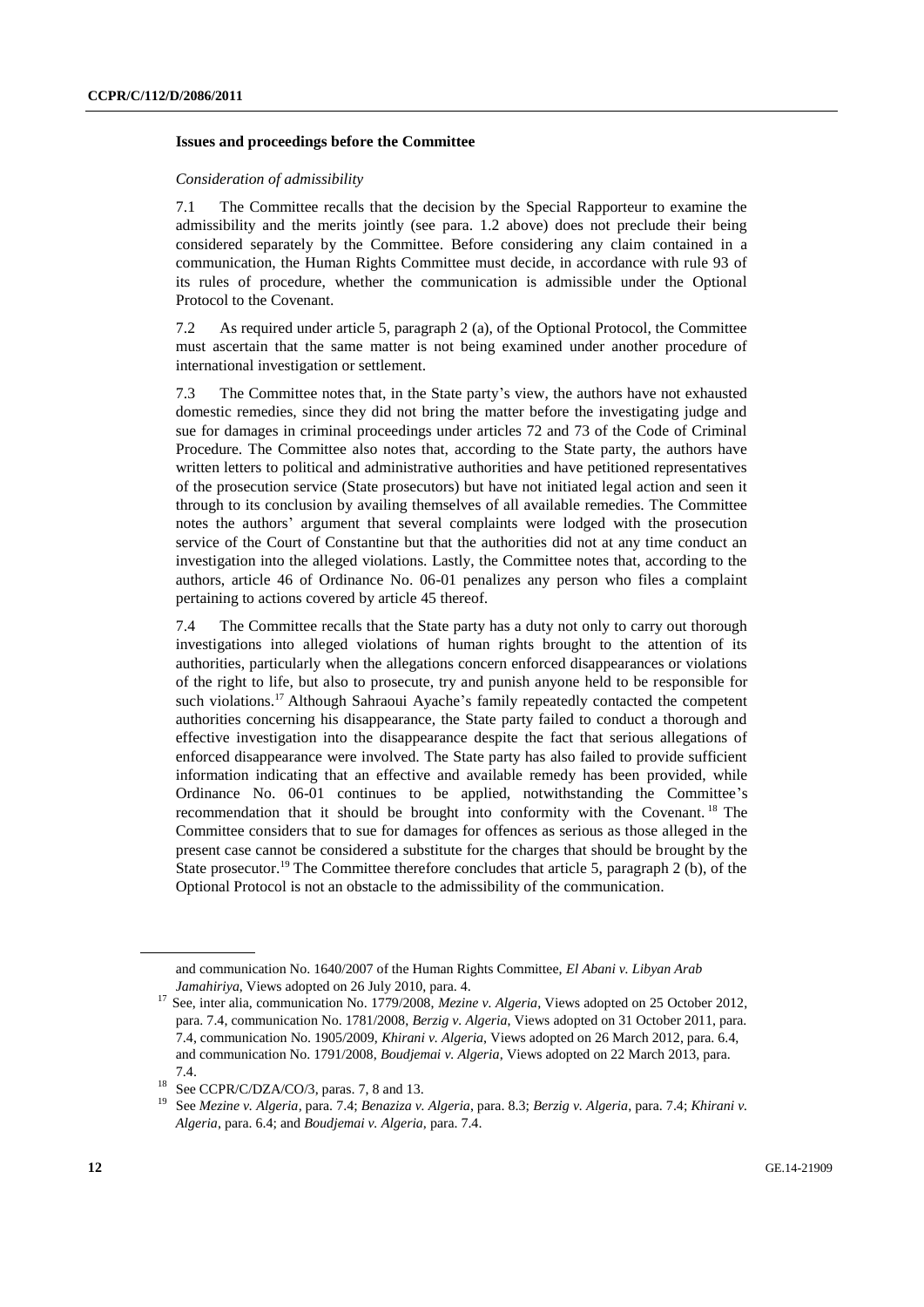7.5 The Committee considers that, for a communication to be deemed admissible, the authors must have exhausted only the remedies relevant to the alleged violation; in the present case, remedies with respect to enforced disappearance.

7.6 The Committee considers that the authors have substantiated their allegations sufficiently insofar as they raise issues under articles  $6$  (para. 1),  $7, 9, 10$  (para. 1),  $16$  and 17, read alone and in conjunction with article 2 (para. 3) of the Covenant. The Committee observes, however, that the authors did not submit a claim for compensation to the authorities of the State party for the arbitrary or unlawful detention of their son and brother and that the claim of a violation of article 9 (para. 5) is therefore inadmissible. Consequently, the Committee will proceed to consider the communication on its merits in respect of the claimed violations of articles 2 (para. 3), 6 (para. 1), 7, 9, 10 (para. 1), 16 and 17.

#### *Consideration of the merits*

8.1 The Human Rights Committee has considered the present communication in the light of all the information made available to it by the parties, as required under article 5. paragraph 1, of the Optional Protocol.

8.2 The State party has submitted collective and general observations in response to serious allegations by the author, and has been content to argue that communications incriminating public officials, or persons acting on behalf of public authorities, in cases of enforced disappearances between 1993 and 1998, should be considered within the broader context of the sociopolitical situation and security conditions that prevailed in the country during a period when the Government was struggling to combat terrorism. The Committee recalls its jurisprudence, $2<sup>0</sup>$  according to which the State party may not invoke the provisions of the Charter for Peace and National Reconciliation against persons who invoke provisions of the Covenant or who have submitted or may submit communications to the Committee. The Covenant demands that the State party concern itself with the fate of every individual and treat every individual with respect for the inherent dignity of the human person. Ordinance No. 06-01, without the amendments recommended by the Committee, contributes to impunity in the present case and therefore cannot, as it currently stands, be considered compatible with the provisions of the Covenant.

8.3 The Committee notes that the State party has not replied to the authors' claims concerning the merits of the case and recalls its jurisprudence, according to which the burden of proof should not rest solely on the author of a communication, especially given that the author and the State party do not always have the same degree of access to evidence and that often the State party alone has the necessary information.<sup>21</sup> It is implicit in article 4, paragraph 2, of the Optional Protocol, that the State party has the duty to investigate in good faith all allegations of violations of the Covenant made against it and its representatives and to provide the Committee with the information available to it.<sup>22</sup> In the absence of any explanations from the State party in this respect, due weight must be given to the author's allegations, provided they have been sufficiently substantiated.

<sup>20</sup> See, inter alia, *Mezine v. Algeria*, para. 8.2; *Berzig v. Algeria*, para. 8.2; and *Boudjemai v. Algeria*, para. 8.2.

<sup>21</sup> See, inter alia, *Mezine v. Algeria*, para. 8.3; *El Abani v. Libyan Arab Jamahiriya*, para.7; *Berzig v. Algeria*, para. 8.3; and *Boudjemai v. Algeria*, para. 8.3. See also International Court of Justice, case concerning Ahmadou Sadio Diallo (*Republic of Guinea v. Democratic Republic of the Congo*), Judgment of 30 November 2010, para. 54.

<sup>22</sup> See *Mezine v. Algeria*, para. 8.3; communication No. 1297/2004, *Medjnoune v. Algeria*, Views adopted on 14 July 2006, para. 8.3; and *Boudjemai v. Algeria*, para. 8.3.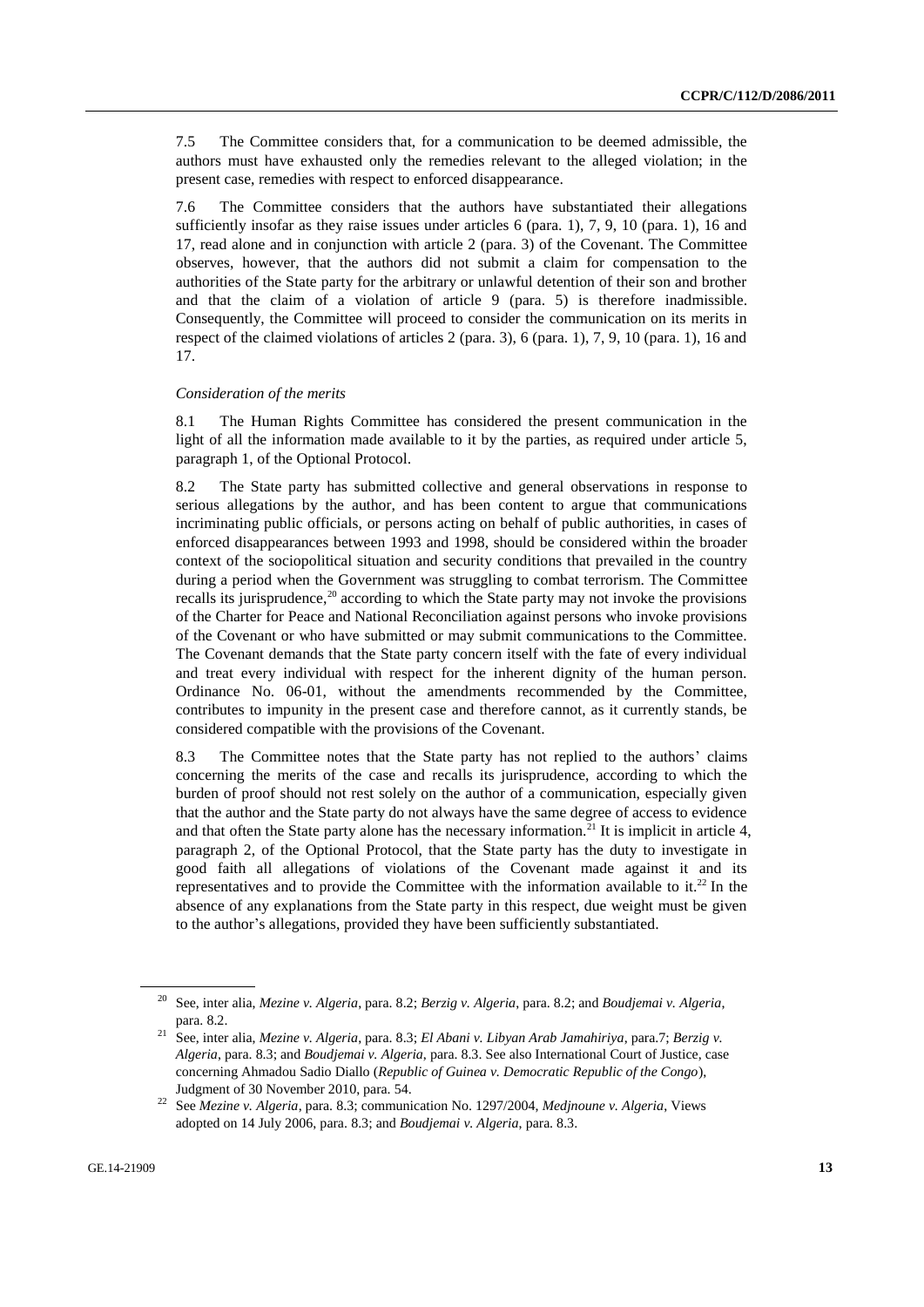8.4 The Committee notes that the authors assert that Sahraoui Ayache was arrested on the morning of 12 August 1994 at his home by security forces and has since disappeared. It further notes that, according to the authors, many persons arrested at the same time as Sahraoui Ayache allegedly died during their first night in detention because of the very arduous conditions in which they were held. The authors do not exclude the possibility that Sahraoui Ayache may also have died that night. The Committee notes that the State party has produced no evidence refuting the authors' allegation. The Committee recalls that, in cases of enforced disappearance, the deprivation of liberty, followed by a refusal to acknowledge the deprivation of liberty or by concealment of the fate of the disappeared person, effectively removes the person from the protection of the law and places his or her life at serious and constant risk, for which the State is accountable. In the present case, the Committee notes that the State party has produced no evidence to indicate that it has fulfilled its obligation to protect the life of Sahraoui Ayache. The Committee therefore concludes that the State party has failed in its duty to protect Sahraoui Ayache's life, in violation of article 6, paragraph 1, of the Covenant.<sup>23</sup>

8.5 The Committee recognizes the degree of suffering involved in being held indefinitely without contact with the outside world. It recalls its general comment No. 20 (1992) on the prohibition of torture, or other cruel, inhuman or degrading treatment or punishment, which recommends that States parties should make provisions against incommunicado detention. It notes in the case in question that Sahraoui Ayache was arrested by military personnel on 12 August 1994 and that his fate is still unknown. The Committee also takes note of the author's allegations concerning the extremely arduous conditions in which the disappeared person and the other persons arrested at the same time were detained, and which caused the death of many persons during the first night of detention. In the absence of a satisfactory explanation from the State party, the Committee considers that the disappearance of Sahraoui Ayache and the conditions in which the disappeared person was held during the first night constitute a violation of article 7 of the Covenant with regard to him.<sup>24</sup>

8.6 The Committee also notes the anguish and distress caused to the authors by the disappearance and the uncertainty as to the fate of Sahraoui Ayache. It considers that the facts before it disclose a violation of article 7, read alone and in conjunction with article 2, paragraph 3, of the Covenant, in respect of the authors.<sup>25</sup>

8.7 With regard to the alleged violation of article 9, the Committee takes note of the authors' claim that Sahraoui Ayache was arrested without a warrant by soldiers on 12 August 1994, that he was not charged or brought before a judicial authority, which would have enabled him to challenge the lawfulness of his detention, and that no official information was given to his friends and family regarding his fate, despite the fact that the authorities stated that his disappearances had occurred "in the context of the national tragedy". In the absence of a satisfactory explanation from the State party on these points, the Committee concludes that there was a violation of article 9 of the Covenant.<sup>26</sup>

8.8 Regarding the complaint under article 10, paragraph 1, the Committee reiterates that persons deprived of their liberty may not be subjected to any hardship or constraint other

<sup>23</sup> See *Mezine v. Algeria*, para. 8.4, and *Boudjemai v. Algeria*, para. 8.4.

<sup>24</sup> See *Mezine v. Algeria*, para. 8.5; *Khirani v. Algeria*, para. 7.5; *Berzig v. Algeria*, para. 8.5; and communication No. 1295/2004, *El Alwani v. Libyan Arab Jamahiriya*, Views adopted on 11 July 2007, para. 6.5.

<sup>25</sup> See *Mezine v. Algeria*, para. 8.6; *Khirani v. Algeria*, para. 7.6; *Berzig v. Algeria*, para. 8.6; *El Abani v. Libyan Arab Jamahiriya*, para. 7.5; and communication No. 1422/2005, *El Hassy v. Libyan Arab Jamahiriya*, Views adopted on 24 October 2007, para. 6.11.

<sup>26</sup> See, inter alia, *Mezine v. Algeria*, para. 8.7; *Khirani v. Algeria*, para. 7.7; and *Berzig v. Algeria*, para. 8.7.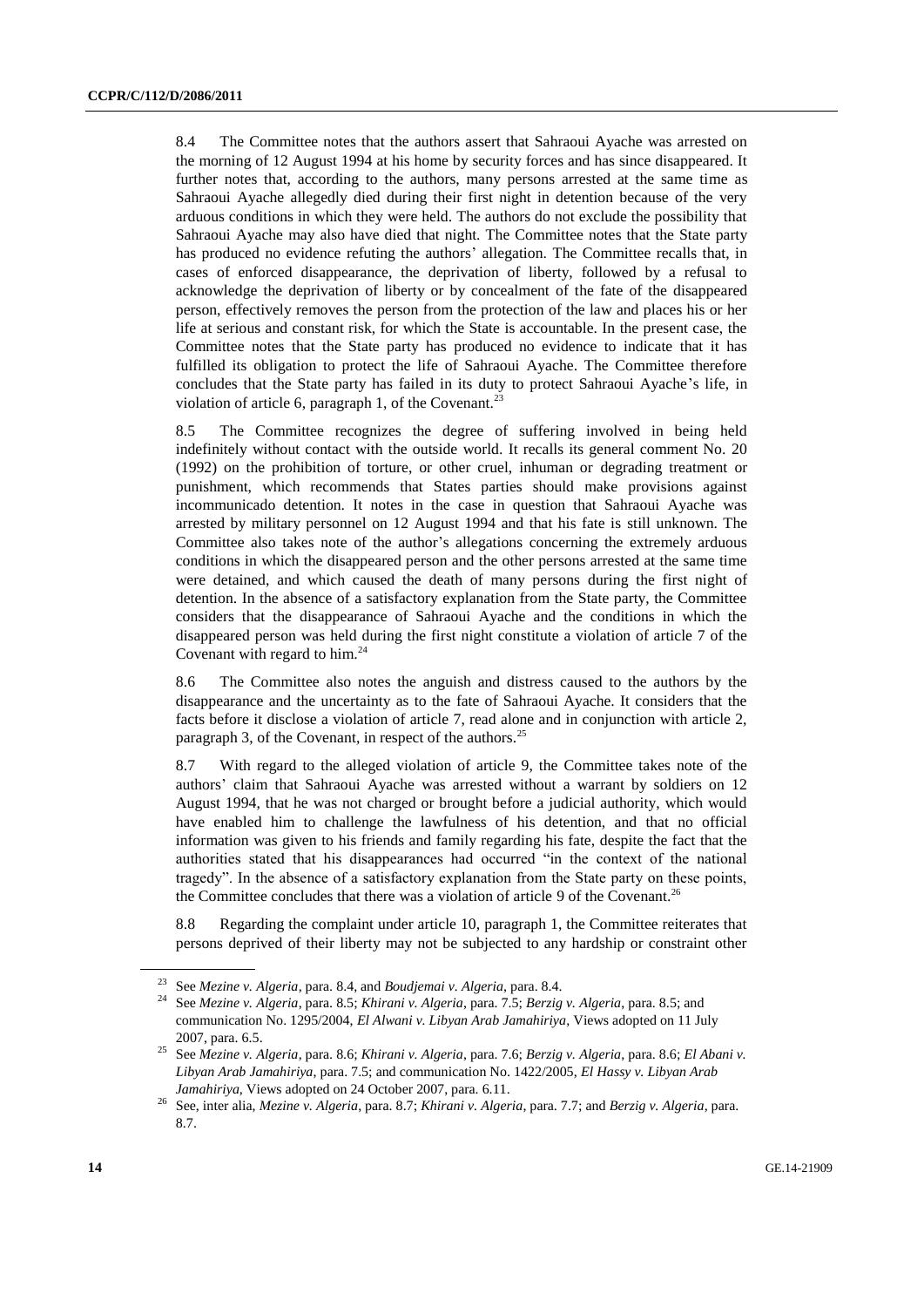than that resulting from the deprivation of liberty and that they must be treated with humanity and respect for their dignity. In view of the allegations concerning the incommunicado detention of Sahraoui Ayache under conditions that caused the death of many persons in a single night, and in the absence of information from the State party in that regard, the Committee finds a violation of article 10, paragraph 1, of the Covenant.<sup>27</sup>

8.9 With regard to the alleged violation of article 16, the Committee reiterates its established jurisprudence, according to which the intentional removal of a person from the protection of the law for a prolonged period of time may constitute a refusal to recognize that person as a person before the law if the victim was in the hands of the State authorities when last seen and if the efforts of their relatives to obtain access to potentially effective remedies, including judicial remedies (Covenant, art. 2, para. 3), have been systematically impeded.<sup>28</sup> In the present case, the Committee notes that the State party has not furnished any explanation concerning the fate of Sahraoui Ayache, despite the repeated requests addressed by the authors to the State party. The Committee concludes that the enforced disappearance of Sahraoui Ayache nearly 20 years ago denied him the protection of the law and deprived him of his right to recognition as a person before the law, in violation of article 16 of the Covenant.

8.10 With regard to the alleged violation of article 17, the Committee notes that the State party did not provide any justification or clarification as to the entry of soldiers into Sahraoui Ayache's home in the early morning without a warrant. The Committee concludes that the entry of State officials into Sahraoui Ayache's home in such circumstances constitutes unlawful interference in his home, in violation of article 17 of the Covenant.<sup>29</sup>

8.11 The authors invoke article 2, paragraph 3, of the Covenant, which imposes on States parties the obligation to ensure an effective remedy for all persons whose Covenant rights may have been violated. The Committee attaches importance to the establishment by States parties of appropriate judicial and administrative mechanisms for addressing claims of rights violations. It refers to its general comment No. 31 (2004) on the nature of the general legal obligation imposed on States parties to the Covenant, which states that failure by a State party to investigate allegations of violations could in and of itself give rise to a separate breach of the Covenant. In the present case, although the victim's family repeatedly contacted the competent authorities, including the State prosecutor of the Court of Constantine, regarding Sahraoui Ayache's disappearance, all their efforts were in vain, and the State party failed to conduct a thorough and effective investigation into the disappearance. Furthermore, the absence of the legal right to undertake judicial proceedings since the promulgation of Ordinance No. 06-01 on the implementation of the Charter for Peace and National Reconciliation continues to deprive Sahraoui Ayache, the authors and their family of any access to an effective remedy, since the Ordinance prohibits the initiation of legal proceedings in order to shed light on the most serious crimes, such as enforced disappearances.<sup>30</sup> The payments made to the parents of Sahraoui Ayache (see para. 2.7) do not compensate for the failure to carry out an investigation into his disappearance. The Committee concludes that the facts before it reveal a violation of article 2 (para. 3), read in conjunction with articles 6 (para. 1), 7, 9, 10 (para. 1), 16 and 17 of the Covenant, in

<sup>&</sup>lt;sup>27</sup> See general comment No. 21 (1992) on the right of persons deprived of their liberty to be treated with humanity, para. 3; *Mezine v. Algeria*, para. 8.8; *Zarzi v. Algeria*, para. 7.8; and communication No. 1134/2002, *Gorji-Dinka v. Cameroon*, Views adopted on 17 March 2005, para. 5.2.

<sup>28</sup> See *Mezine v. Algeria*, para. 8.9; *Khirani v. Algeria*, para. 7.9; *Berzig v. Algeria*, para. 8.9; *Zarzi v. Algeria*, para. 7.9; *Benaziza v. Algeria*, para. 9.8; *Atamna v. Algeria*, para. 7.8; and communication No. 1495/2006, *Madaoui v. Algeria*, Views adopted on 28 October 2008, para. 7.7.

<sup>&</sup>lt;sup>29</sup> See *Mezine v. Algeria*, para. 8.10.<br><sup>30</sup> See *CCDP*/*C/DZA*/*CO*/<sup>2</sup> para. 7

See CCPR/C/DZA/CO/3, para. 7.